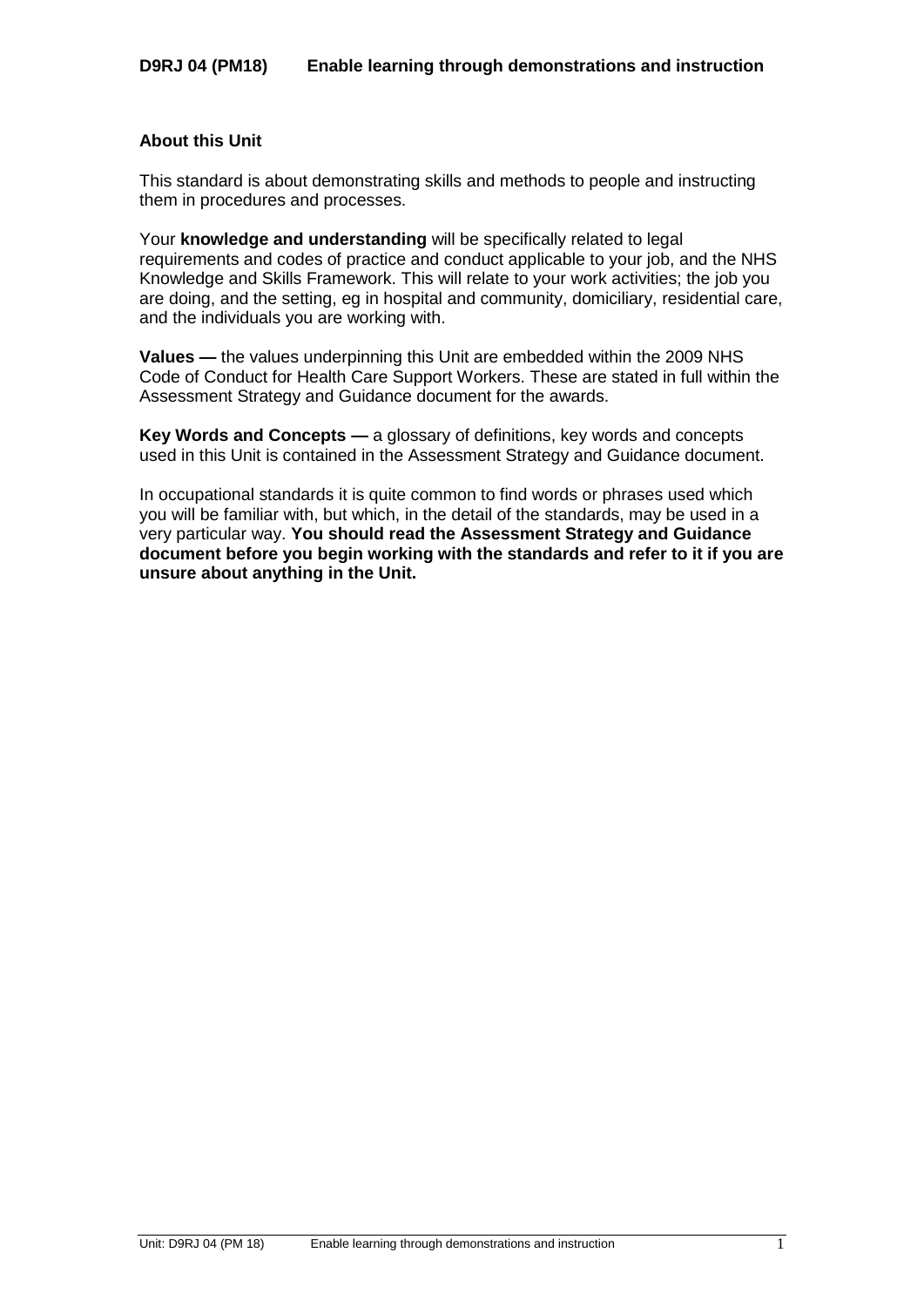#### **Specific Evidence Requirements for the Unit**

# **It is essential that you adhere to the Evidence Requirements for this Unit**

**SPECIFIC EVIDENCE REQUIREMENTS FOR THIS UNIT**

| <b>Simulation:</b> |                                                                                                                                                                                                                                                                                                                     |  |  |  |
|--------------------|---------------------------------------------------------------------------------------------------------------------------------------------------------------------------------------------------------------------------------------------------------------------------------------------------------------------|--|--|--|
| ٠                  | Simulation is <b>NOT</b> permitted for any part of this Unit.                                                                                                                                                                                                                                                       |  |  |  |
| $\bullet$          | The following forms of evidence ARE mandatory:                                                                                                                                                                                                                                                                      |  |  |  |
| $\bullet$          | Direct Observation: Your assessor or expert witness must observe you in real work<br>activities. Their confirmation of your practice will provide evidence for a significant<br>amount of the performance criteria in this Unit. For example, how you respond to the<br>needs of learners during the demonstration. |  |  |  |
| ۰                  | Professional discussion: Describes your actions in a particular situation and reflect<br>on the reason(s) why you practice that way. For example, how you would check                                                                                                                                               |  |  |  |

learners' understanding and progress. **Competence of performance and knowledge could also be demonstrated using a variety of evidence from the following:**

- **Reflective Account:** These are written pieces of work which allow you to reflect on the  $\blacklozenge$ course of action you took in a specific situation to identify any learning from the piece of work and to describe what you might do differently in the light of your new knowledge.
- **Questioning/professional discussion**: May be used to provide evidence of  $\blacklozenge$ knowledge, legislation, policies and procedures which cannot be fully evidenced through direct observation or reflective accounts. In addition your assessor/mentor or expert witness may also ask questions to clarify aspects of your practice.
- **Expert Witness**: A designated expert witness, eg a senior member of staff, may  $\blacklozenge$ provide a direct observation of your practice, or record a professional discussion they have held with you on a specific piece of practice.
- **Witness Testimony**: Can be a confirmation or authentication of the activities described  $\blacklozenge$ in your evidence which your assessor or mentor has not seen.
- $\blacklozenge$ **Products:** These can be any record that you would normally use within your normal role, eg you should not put confidential records in your portfolio; they can remain where they are normally stored and be checked by your assessor and internal verifier.
- $\blacklozenge$ **Prior Learning:** You may be able to use recorded prior learning from a course of training you have attended within the last two years. Discussion on the relevance of this should form part of your assessment plan for each Unit.
- **Simulation:** There may be times when you have to demonstrate you are competent in  $\blacklozenge$ a situation that does not arise naturally through your work role, eg dealing with violent or abusive behaviour. The Evidence Requirements in each Unit provide specific guidance regarding the use of simulation.

# **GENERAL GUIDANCE**

- Prior to commencing this Unit you should agree and complete an assessment plan with  $\bullet$ your assessor which details the assessment methods you will be using, and the tasks you will be undertaking to demonstrate your competence.
- Evidence must be provided for ALL of the performance criteria, ALL of the knowledge.  $\bullet$
- The evidence must reflect the policies and procedures of your workplace and be linked  $\blacktriangle$ to current legislation, values and the principles of best practice within the Health Care sector. This will include the National Service Standards for your areas of work.
- All evidence must relate to your own work practice.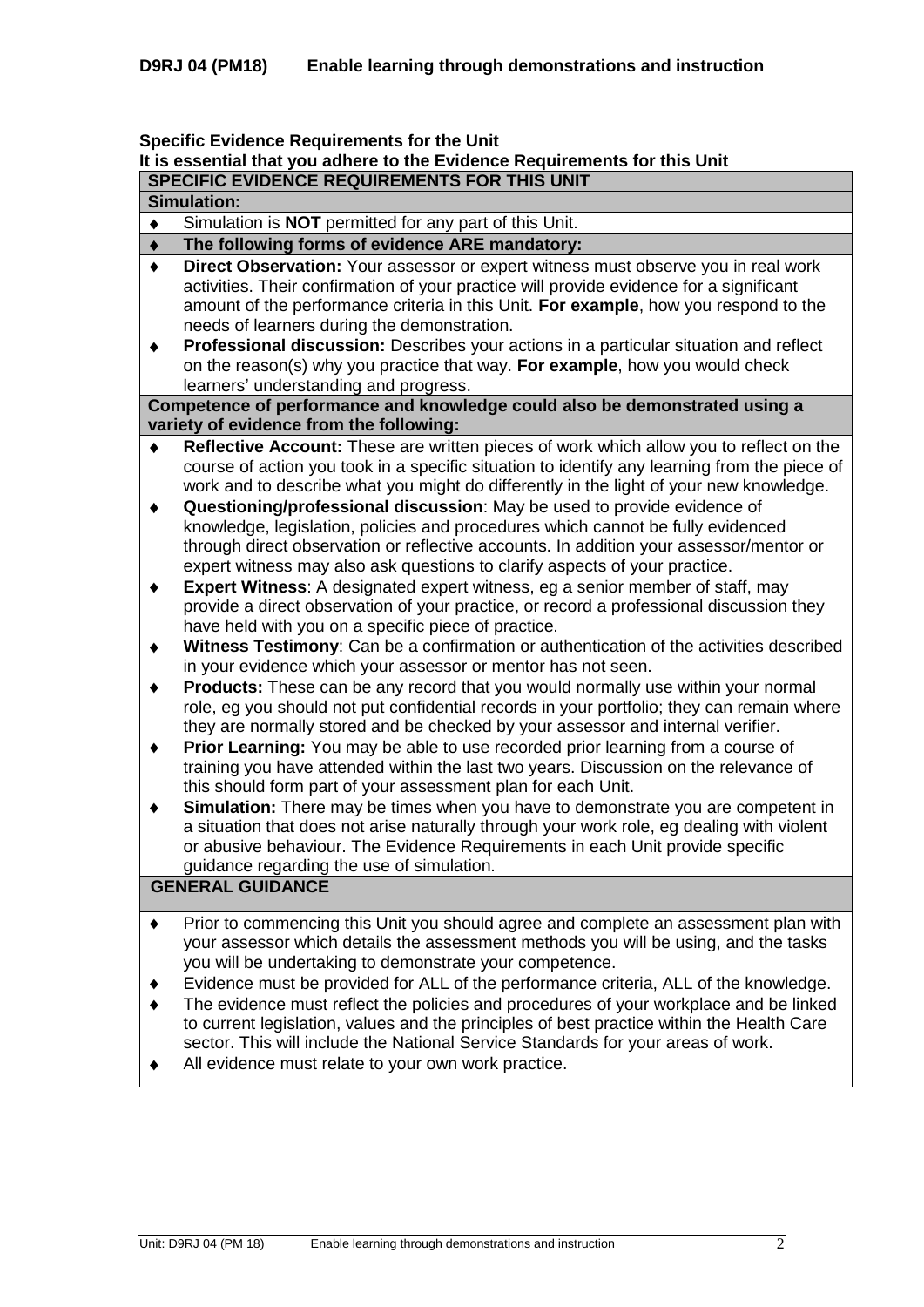# **D9RJ 04 (PM18) Enable learning through demonstrations and instruction**

### **KNOWLEDGE SPECIFICATION FOR THIS UNIT**

Competent practice is a combination of the application of skills and knowledge informed by values and ethics. This specification details the knowledge and understanding required to carry out competent practice in the performance described in this Unit.

When using this specification **it is important to read the knowledge requirements in relation to expectations and requirements of your job role**.

**You need to provide evidence for ALL knowledge points listed below. There are a variety of ways this can be achieved so it is essential that you read the 'knowledge evidence' section of the Assessment Guidance.**

|                  | You need to show that you know, understand and can apply in<br>practice:                                                   | <b>Enter</b><br><b>Evidence</b><br><b>Numbers</b> |
|------------------|----------------------------------------------------------------------------------------------------------------------------|---------------------------------------------------|
| 1                | The separate areas of demonstrations which encourage<br>learning.                                                          |                                                   |
| $\overline{2}$   | Which types of learning are best achieved and supported<br>through demonstrations.                                         |                                                   |
| 3                | How to identify and use different learning opportunities.                                                                  |                                                   |
| 4                | How to structure demonstrations and instruction sessions.                                                                  |                                                   |
| 5                | How to choose from a range of demonstration techniques.                                                                    |                                                   |
| 6                | How to put learners at their ease and encourage them to take<br>part.                                                      |                                                   |
| $\overline{7}$   | How to choose between demonstration and instruction as<br>learning methods.                                                |                                                   |
| 8                | How to identify individual learning needs.                                                                                 |                                                   |
| 9                | Which factors are likely to prevent learning and how to<br>overcome them.                                                  |                                                   |
| 10               | How to check learners' understanding and progress.                                                                         |                                                   |
| 11               | How to put information in order and decide whether the                                                                     |                                                   |
|                  | language you will be using is appropriate for the learners.                                                                |                                                   |
| 12               | How to choose and prepare appropriate materials, including<br>technology-based materials.                                  |                                                   |
| 13               | The separate areas of instructional techniques which<br>encourage learning.                                                |                                                   |
| 14               | Which types of learning are best achieved and supported<br>through instruction.                                            |                                                   |
| 15 <sub>15</sub> | How to make sure everybody acts in line with health, safety<br>and environmental protection legislation and best practice. |                                                   |
| 16               | How to analyse and use developments in learning and new<br>ways of delivery, including technology-based learning.          |                                                   |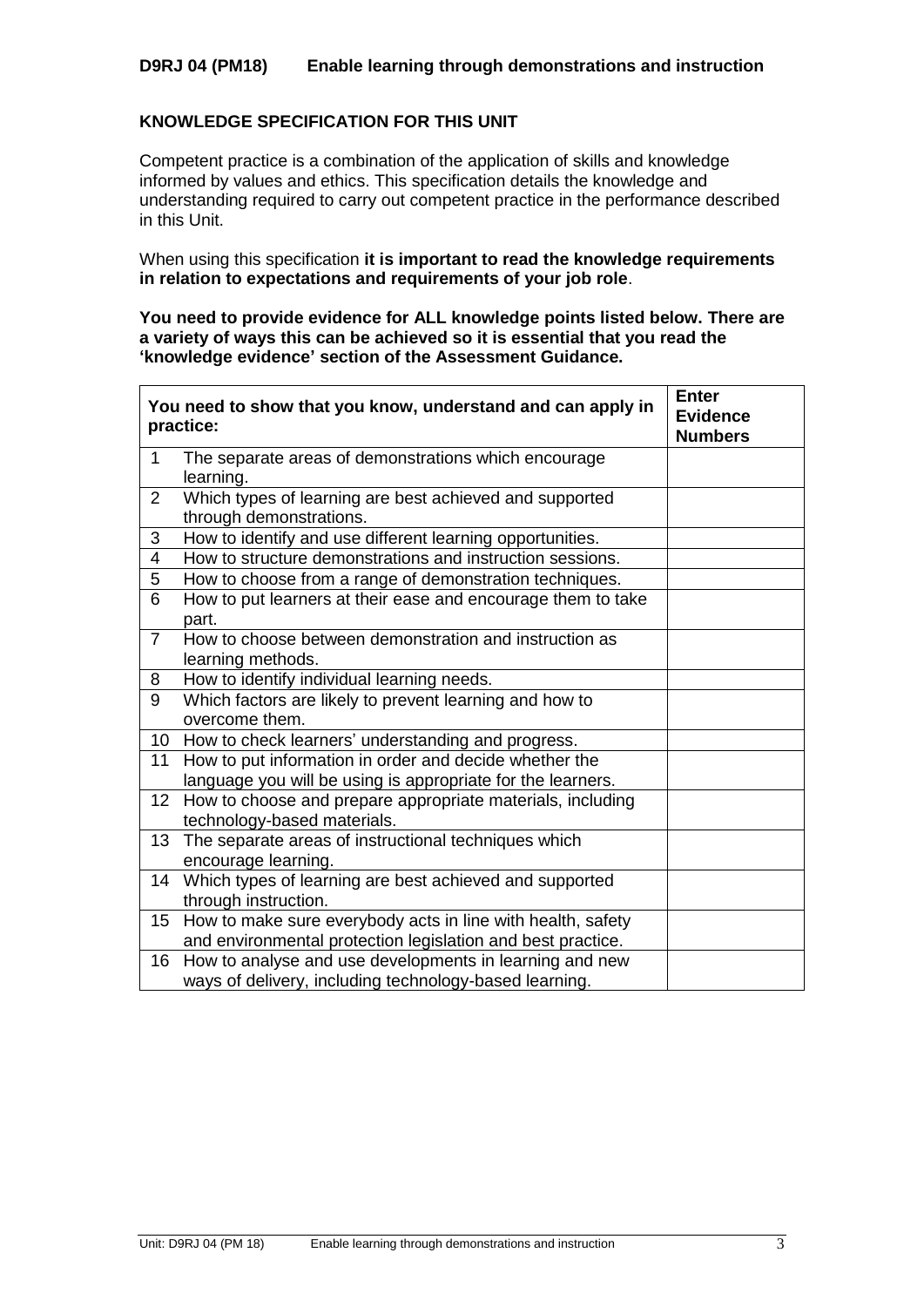| <b>Performance Criteria</b> |                                                                                                                           |           |           |    |   |   |    |           |
|-----------------------------|---------------------------------------------------------------------------------------------------------------------------|-----------|-----------|----|---|---|----|-----------|
|                             |                                                                                                                           | <b>DO</b> | <b>RA</b> | EW | Q | P | WT | <b>PD</b> |
| 1                           | Base the demonstration on an analysis<br>of the skills needed and the order they<br>must be learned in.                   |           |           |    |   |   |    |           |
| $\overline{2}$              | Ensure that the demonstration is<br>accurate and realistic.                                                               |           |           |    |   |   |    |           |
| 3                           | Structure the demonstration so the<br>learner can get the most out of it.                                                 |           |           |    |   |   |    |           |
| 4                           | Encourage learners to ask questions<br>and get explanation at appropriate<br>stages in the demonstration.                 |           |           |    |   |   |    |           |
| 5                           | Give learners the opportunities to<br>practise the skill being demonstrated<br>and give them positive feedback.           |           |           |    |   |   |    |           |
| 6                           | Give extra demonstrations of the skills<br>being taught to reinforce learning.                                            |           |           |    |   |   |    |           |
| $\overline{7}$              | Ensure that demonstrations take place<br>in a safe environment and allow<br>learners to see the demonstration<br>clearly. |           |           |    |   |   |    |           |
| 8                           | Respond to the needs of learners<br>during the demonstration.                                                             |           |           |    |   |   |    |           |
| 9                           | Reduce distractions and disruptions as<br>much as possible.                                                               |           |           |    |   |   |    |           |
| 10                          | Match instruction to the needs of the<br>learners.                                                                        |           |           |    |   |   |    |           |
| 11                          | Identify which learning outcomes will<br>be achieved through instruction.                                                 |           |           |    |   |   |    |           |
| 12 <sub>2</sub>             | Ensure that the manner, level and<br>speed of the instruction encourages<br>learners to take part.                        |           |           |    |   |   |    |           |
| 13                          | Regularly check that learners<br>understand and adapt instruction as<br>appropriate.                                      |           |           |    |   |   |    |           |
| 14                          | Give learners positive feedback on the<br>learning experience and the outcomes<br>achieved.                               |           |           |    |   |   |    |           |
| 15 <sub>2</sub>             | Identify anything that prevents learning<br>and review this with the learners.                                            |           |           |    |   |   |    |           |

*PD* = *Professional Discussion*

*DO = Direct Observation RA = Reflective Account Q = Questions*

*EW = Expert Witness P = Product (Work) WT = Witness Testimony*